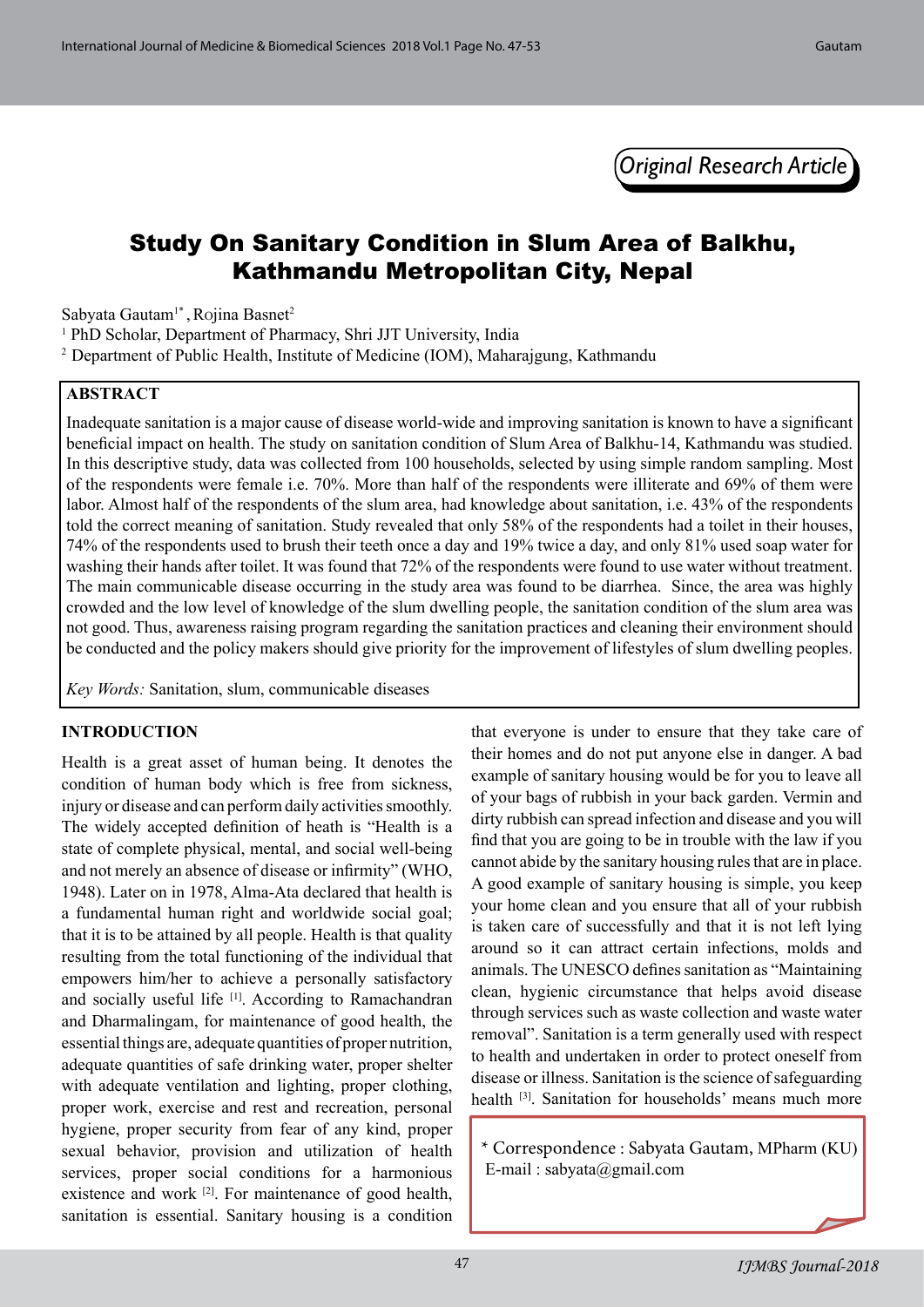than building toilets. The most important requirement for safe sanitation is, of course, getting rid of human excreta, dirty water and household refuse. EHP (Environmental Health Promotion) also uses the term sanitation to denote the 'facilities and hygienic principles and practices related to the safe collection, removal or disposal of human excreta and domestic wastewater'. In one sense, this is a narrow definition; it does not include either solid waste management or the aspects of water supply that relate to the need to meet minimum conditions for a healthy and hygienic lifestyle. However, it is broad in the sense that it goes beyond facilities to include principles and practices. The main responsibility for providing household sanitation rests with the family or household. The role of local government is to help make this possible, or to carry out those functions which can be done more efficiently at a community level. Both provincial and national government will support and assist local government to fulfil this responsibility [4]. Sanitation generally refers to the provision of facilities and services for the safe disposal of human urine and faces. Inadequate sanitation is a major cause of disease world-wide. The word 'sanitation' also refers to the maintenance of hygienic conditions, through services such as garbage collection and wastewater disposal. Providing access to sufficient quantities of safe water, the provision of facilities for a sanitary disposal of excreta, and introducing sound hygiene behaviors are of capital importance to reduce the burden of disease caused by these risk factors. Inadequate sanitation is still a major problem in the developing world [5]. Since 1990, an estimated 747 million people have get accessed to sanitation facilities. In South Asia, slums and squatter settlements constitute 58% of the total urban population compared to other developed countries. The policy of country must target the poorest, indigenous group or specially those groups with minimal level of access to service <sup>[6]</sup>. Urban poverty and growth of slums, informal settlements and squatter areas pose obvious hazards and risk to health (Improving Urban Population, Health Systems Center for Sustainable Development, July 15- 2-2007). Infection spreads like wild fire in congested slums. People living in slum areas are deprived from the health facilities and care due to various causes like low awareness, bad sanitary condition, poverty as well as negligence of state to their health.

People living slum areas means, those living in tiny shacks made out of scraps of old metal or wood and a mish-mash of other cast off materials having no land of their own, they squat on other people's unused properties [7]. About 2.4 billion people globally live under highly unsanitary conditions and have such poor hygiene behaviors that their exposure to risks of incidence and spread of infectious diseases, are enormous. The rapid growth of cities and urban population bring both opportunities

Gautam

and challenges. On the one hand, cities are drivers of economic growth and development, concentrating opportunities for businesses and people. On the other hand, urban infrastructure often fails to keep pace with demand, leading to a deterioration of living conditions and such problems as environmental degradation, a shortage and poor quality of public services, the rise of disease and health risks, especially poorer people. Urban population growth could be even more substantial as a result of economic reforms, reclassification and other factors. Usually the slum areas in a city, are densely populated with substandard housing, characterized by unsanitary condition and social disorganization [8]. Although WHO and UNICEF estimate that 1.2 billion people worldwide gained access to improved sanitation between 1990 and 2004, an estimated 2.6 billion people - including 980 million children – had no toilets at home. If current trends continue, there will still be 2.4 billion people without basic sanitation in 2015, and the children among them will continue to pay the price in lost lives, missed schooling, in disease, and poverty [9]. "Nearly 40% of the world's population lack access to toilets, and the dignity and safety that they provide," said Ann M. Veneman, UNICEF Executive Director. The absence of adequate sanitation has a serious impact on health and social development. The International Year of Sanitation 2008 aims to raise the profile of sanitation issues towards meeting the MDG target of reducing by half by 2015 [10].

## **Justification of the Study**

In recent years, there has been increasing recognition of the importance of sanitation. The most obvious manifestation of this recognition was the addition of a sanitation-related target to the Millennium Development Goals (MDGs) following the Johannesburg Summit on Sustainable Development in 2002. In this modern era rapid population growth and unplanned urbanization is increasing which have brought about the formation of slum area. Today 25% of the total urban population or three fourth of a million people are urban poor in Nepal (World Bank, 1999). At present, there are about 63 informal settlements in Kathmandu which is also popularly known as "Sukumbasi Basti". These settlements provide housing to about 2,600 families or nearly 15,000 people. In these slum areas, because of depleting condition in sanitation, different groups of people inhabiting there may be exposed to a wide range of risk of diseases. The risk for disease transmission in poor sanitary environment is very high and associated primarily with the heavily populated condition, especially the proximity of safe water and functioning latrines, the nutritional status of people, the level of immunity and the access to health care services. The study site is one of the heavily populated urban areas of substandard housing, characterized by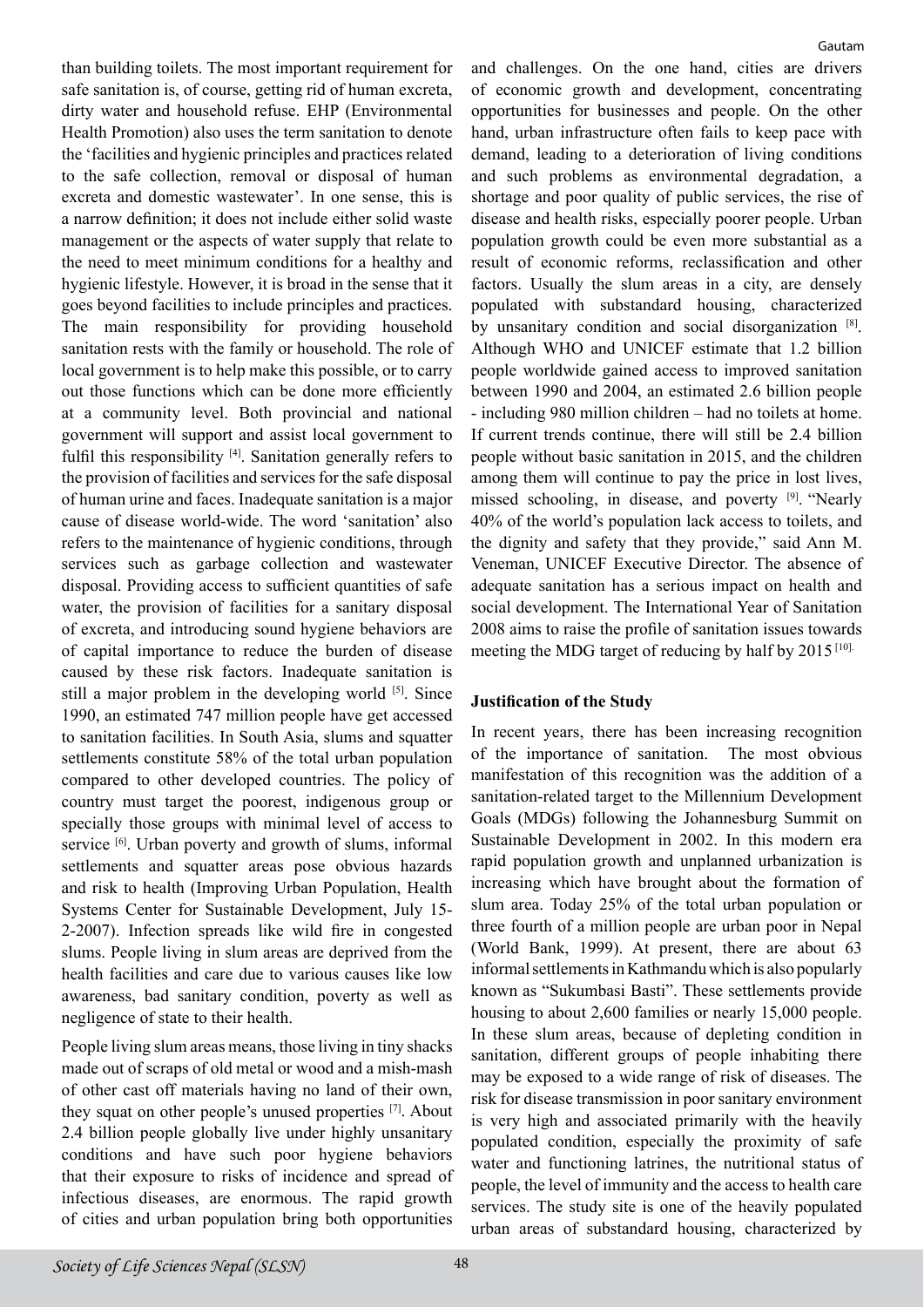unsanitary conditions. These areas suffer not only from overcrowding, but also the poor health condition due to an effective sanitation model.

# **Objectives of the study**

**General Objective:** To assess the sanitary condition prevalent in slum areas of Balkhu of Kathmandu Metropolitan City

# **Specific Objectives:**

- a. To find out about the condition of personal hygiene of slum people.
- b. To find out the condition of latrines in slum households.
- c. To assess the drinking water condition and waste disposal practice of slum area dwelling people.
- d. To explore the health situation of the respondents.

# **RESEARCH METHODOLOGY**

A descriptive type of cross sectional study was conducted in slum area of Kathmandu metropolitan city, ward no. 14, Balkhu, Kathmandu with the objective of assessment of the sanitary conditions of people living in slum area. A total of 100 respondents were selected through systematic random sampling procedure. Data were collected by using structured interview schedule and analyzed manually.

**Study Design**: This was a descriptive and cross sectional type of study.

**Study Area**: The study area is the slum area of Kathmandu valley which is situated in Kathmandu Metropolitan city ward no.14, Balkhu. The study area was selected purposively. It was selected because being a capital city it has many slum settlements with poor sanitation condition and the study was done for exploring the sanitation condition of the slum settlements of capital city.

**Study Period**: The study period was from June 2008 - October 2008.

**Sample Size**: Approximately 27% of total household was taken as sample size (i.e. 27% of 360= Aprox.100 household)

**Sampling technique:** For the purpose of data collection systematic random sampling technique was used.

# **Inclusion criteria and exclusion criteria:**

## **Inclusion criteria**

a. One respondent from each household was taken preferably household head and alternative others, who had given consent, were included in study.

## **Exclusion criteria**

a. People, who were seriously ill, mentally retarded and who could not listen and speak.

b. If anyone living in rent.

**Tools and techniques of data collection:** The tool of data collection was interview-schedule containing semiclosed questionnaire. The questions were designed in light of objectives of the study. Before the collection of data, respondents were asked for verbal consent. On the basis of their response closed question's option was marked.

**Data management, analysis and interpretation:**  After collecting data from field, data were checked and rechecked immediately to correct possible errors and consistency in data. Data were analyzed by using msexcel work sheet and the results were presented in table and figure respectively.

**Ethical considerations:** Informed consent (verbal) was taken prior to the data collection. The research participants were given information of the research including the purposes, research procedures, risks and discomforts and its beneficence to the participants.

# **RESULTS AND DISCUSSION**

Sanitary conditions and personal hygiene are fundamental to health. A state of health can be graded with respect to the environmental condition in which he/she lives and strives for work. The slum area is regarded as the bed of ill health and copes with financial, social and dignity problems which is the compulsion. An endeavor has been made in this study to measure and define the sanitary conditions of the area that can reflect the existing sanitation and health or disease condition. A descriptive type of cross-sectional study was done for assessing the sanitation condition of the slum area of Kathmandu Metropolitan Ward no. 14, Balkhu.

## **I. Demographic Profile**

The findings related to age, sex, educational status, marital status, occupation, religion, ethnicity and income level of the respondents are stated below.

# **Respondents by Age**

**Table 1: Respondents by Age (n=100)**

| Age group | Frequency | Percentage |
|-----------|-----------|------------|
| 15-20     |           |            |
| 20-25     | 9         | 9          |
| $25 - 30$ | 20        | 20         |
| 30-35     | 15        | 15         |
| 35-40     | 16        | 16         |
| 40-45     | 12        | 12         |
| $45 - 50$ |           |            |
| 50-55     | 6         | 6          |
| 55-60     |           | 4          |
| 60-65     |           | 4          |
| $65+$     |           |            |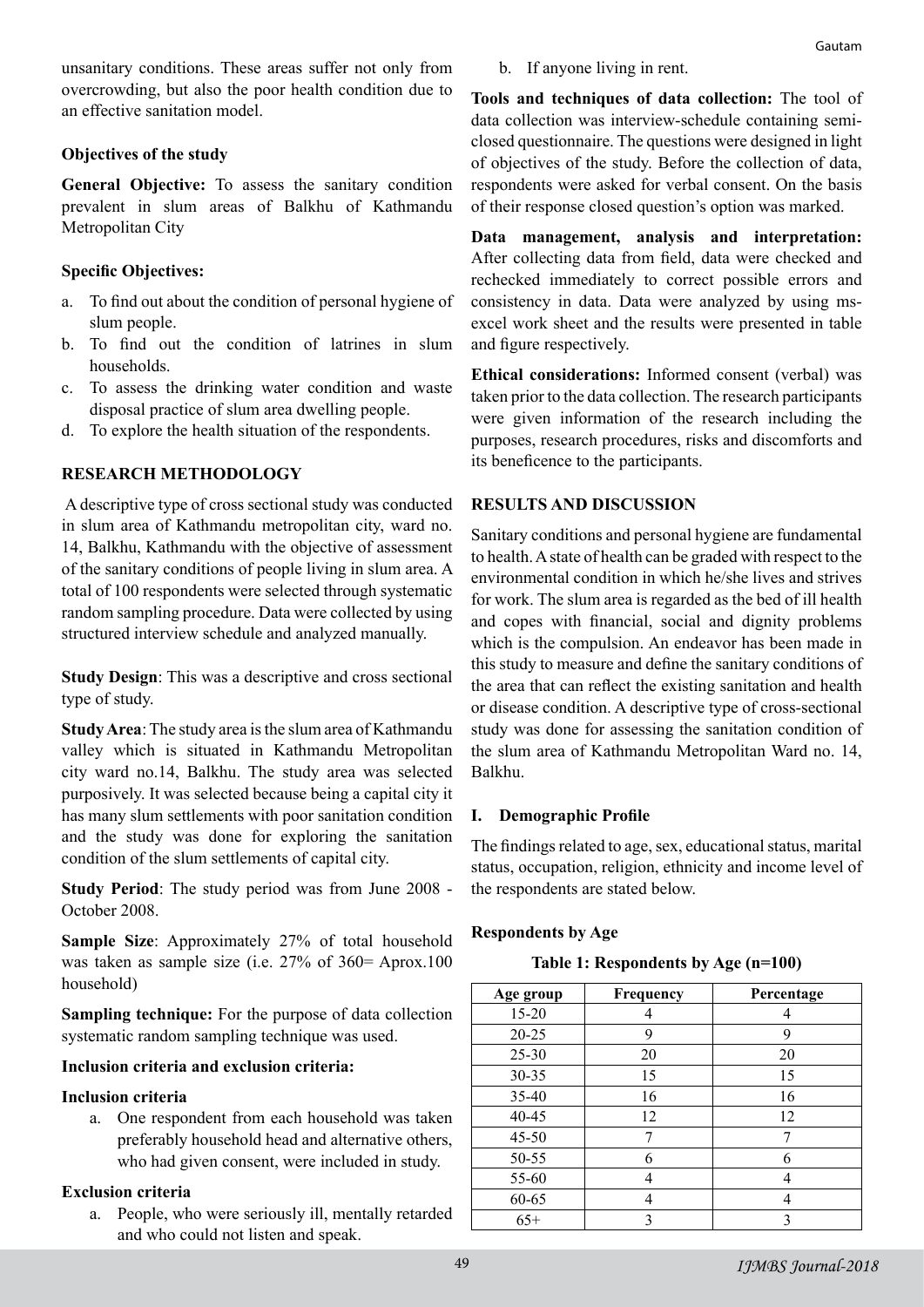Sex: It was found that, 70% of the respondents were female and 30% were male. Female respondents were two times more than the male and most respondents being the age of below 40. Male and female differentiation might be because the study was done during day time during when the male members were outside the house for working.

**Marital Status:** It was found that 92% of the respondents were married, 5% were unmarried, 1% widowed, 2% separate.

**Educational Status:** Educational status of the study revealed that more than half of the respondents (64%) were illiterate, only 13% were literate. 7% had primary education, 9% lower secondary, 2% secondary, 4% higher education. This is shown in the figure below:





The study revealed that more than half of the respondents were illiterate. Majority of the literature review also revealed that the educational status of the respondents was poor as the study revealed. In today's context it is very bad thing to have more than half people illiterate who lived near to the capital city.

**Income level:** Study showed that 37% of the respondent had income level below 3000 per year, 40% 3000-6000 per year, 20% 6000-9000 per year, and 2 percent more than equal to 9000 per year. This shows that the economic condition of the people is too poor. Poverty is the main problem contributing the bad sanitation condition and health status of people of Nepal. It is indisputable fact that in spite of the various developmental projects, plans and programs, Nepal remains a poor country and the same was in the study area also.

# **II. Socio-Cultural Status**

**Occupational Status of the Respondents:** Occupation is also one of the determinants of health and sanitation is also directly related with the occupation in which people is involved. In this study, 69% of the respond were labor, 9% business, 12% service holder, and 9% others and only very few percent of people are engaged in farming (i.e. 1%). Nepal is an agricultural country and above 90% of the Nepalese are engaged in agriculture but in the study area only one percent of the respondents were farmer. This is because the study area is a slum area and due to lack

of farming land the agricultural status is poor in the area. Most of the respondents being labor, they become dirt very soon so they need to be careful about their personal hygiene.

**Religion:** Of the total respondents 51% were Hindus, 19% Buddhists, 26% Christians, 2% Muslims and 1% Kirats. Most of them were from Hindu with other being Buddhists, Christians making community secular.

**Ethnic Distribution:** Ethnic distribution has been shown in figure below.

**Figure 2: Ethnicity of the Respondents**



## **III. Sanitation Related Activities**

Sanitation is the main determinant of the health of human being. Generally better sanitation practice is the main measure to improve the health status of people. Nowadays bad sanitation condition and practices of people are causing great public health problem. Many communicable diseases like diarrhea, cholera, common cold, typhoid, tuberculosis etc. are still prevalent in many places of Nepal.

**Table 2: Knowledge of the Respondents Related to Sanitation (n=100)**

| <b>Meaning of</b><br><b>Sanitation</b> | <b>Frequency</b> | Percentage |
|----------------------------------------|------------------|------------|
| Washing face                           | 6                |            |
| Bathing                                | 37               | 37         |
| Hand washing                           |                  |            |
| Combing Hair                           |                  |            |
| All of Them                            | 43               | 43         |
| thers                                  | 6                |            |

Nearly half of the respondents had knowledge about sanitation, i.e. 43% of the respondents told the correct meaning of sanitation, 6% told that sanitation means washing face, 37% bathing, 7% hand washing, 1% combing hair, 1% waste management, 3% house cleaning and 2% of them said that they didn't know the meaning of sanitation which is shown in table number 2. This shows that still there are people who did not know about the importance of the sanitation and still they do not know what sanitation is which is contributing for the bad health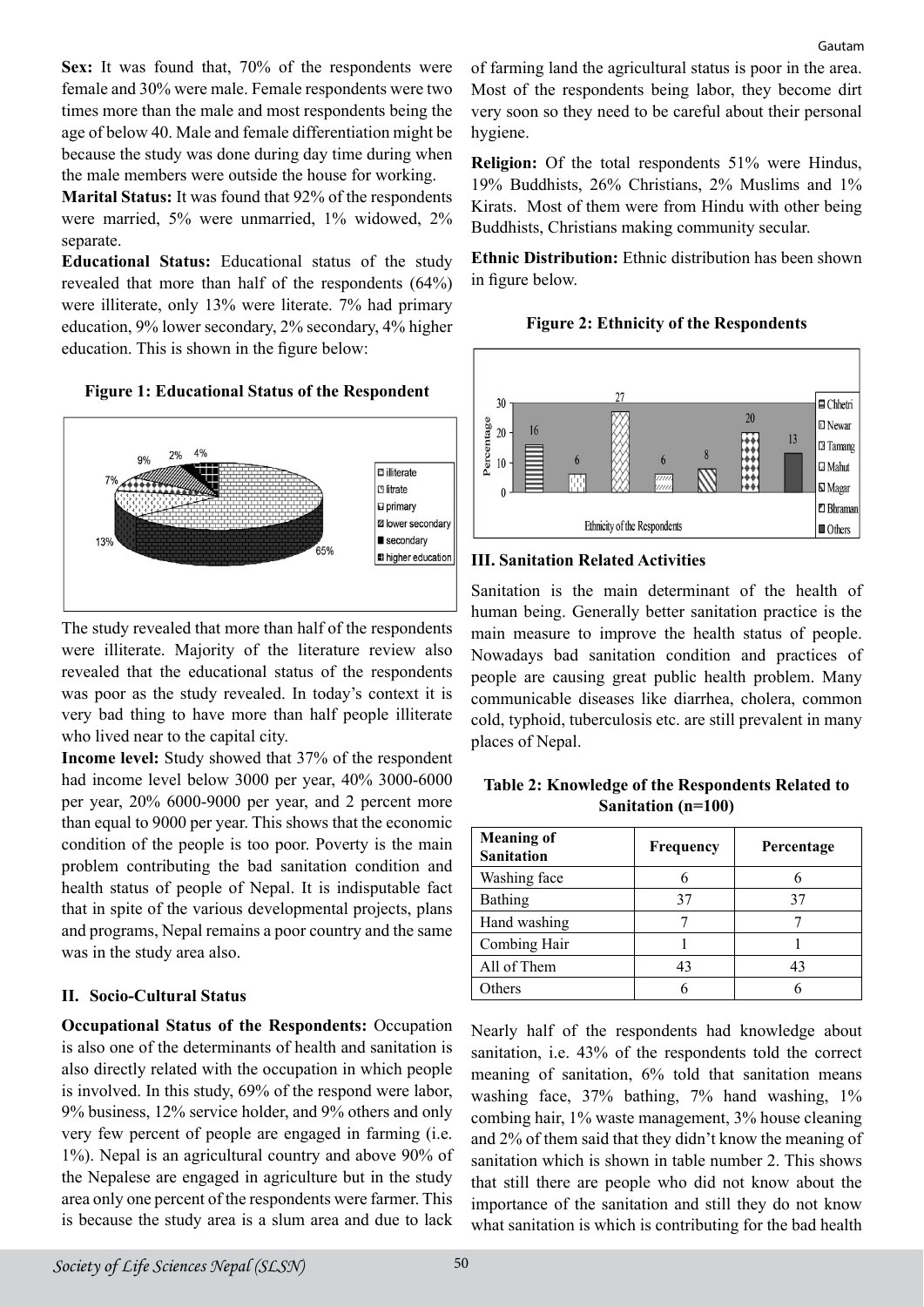condition of the people of the study area. The similar research done in Jorpati VDC in 2003 showed that 37.5% respondents had knowledge about sanitation [13], which is less than the finding of this study which was slightly good. This differentiation is due to the time and place differentiation.

**Brushing Habit:** It was found that 74% of the respondents had brushing habit daily, 19% twice a day, 4% sometimes and 1% were found have never brushing. For brushing teeth, 94.94 percent were found to use tooth paste, 2.02 percent coal, 1.01 percent ash, 2.04 percent others (1.01 percent soap and 1.01 percent salt and water). Similar research done in Gajendra VDC, Kailvastu revealed that 85 percent of the respondents had brushing habit.

**Hand Washing Practices:** It is well known that washing hands before eating helps to reduce most of the communicable diseases and it was found that cent percent of the respondents used to wash their hands before eating which is a very good. For washing hands after toilet, 81% of the respondents used soap water, 17% water only and 2% mud water. This shows that they have the knowledge that they should wash hands by soap and water after toilet, but still they seem ignorant of their health and hygiene practices.

#### **Figure 3: Materials used by Respondents for Washing Hands**



**Bathing Practices:** It was found that 9% of the respondents used to bath daily (good), 27% two days interval, 58% once in a week, 3% once in month, and 3% twice in a week.

**Availability of Toilet in House:** In the study area it was found that 58% of the respondents had latrine in their house. Among them, 15.52 percent had modern (water sealed) and 84.48 percent had pit latrine. Those who had latrine in their home, it was found that 98.27 percent of the respondents use toilet by all members while 1.73 not. Those who did not have toilet, 90.48 percent were found to go to river, 7.14 percent to public toilet and 2.38 percent to others toilet. So, more than half the respondents had latrine in their house. In the context of Nepal half the house hold does not have toilet  $[14]$ . Though it is more than national figure it still seemed not good as those who did not have toilet used to defecate in the river and in the public places

polluting the environment very badly. As compared to other research i.e. about 91% of the respondents did not have toilet facility in their house [15], but the condition of the study area seemed to be slightly good. Those who did not use the toilet were the small children whose mother told that children need not to use the toilet. The mothers told that using toilet was for removing the shame during defecation and as children do not have such feelings thus, it is unnecessary to use the toilet. This showed that they didn't even know the concept that the use of latrine helps to reduce the pollution which has a great influence on the transfer of the communicable diseases.

**Sources of Drinking Water:** It was found in the study area that, 61% of the respondents use tap water for drinking, 34% well, 3% ponds and 2% river. The water supply in the study area was very bad. Those who used tap water for drinking water were obliged to fetch the water from far away tap. Those who were using well water had no other alternative and were using muddy water without treatment because of lack of knowledge. In the context of whole country, 82% of households obtain drinking water from an improved source. Households in urban areas have higher access to an improved source of drinking water than households in rural areas (90 percent compared with 80). The most common source of drinking water in urban areas is piped water, with about two fifths of households having this source. On the other hand, tube well or borehole is the most common source of drinking water in rural areas  $[14]$ . It was found that 74% of them used to store the drinking water by covering. Covering of the drinking water during storage plays an important role in saving the water from further contamination and reduce the magnitude of the water borne diseases.

**Treatment of Drinking Water:** In the study area, 72% of the respondents were found to use water directly, 11% by boiling, 14% filtering and 3% using disinfectant, which is shown in the figure below.



**Figure 4: Methods of Using Drinking Water**



This shows that people of the study area were too much ignorant about their sanitation practices. They were very much careless about the drinking water and were suffered from the problems occurred due to the use of contaminated water. In the context of Nepal 7.5% of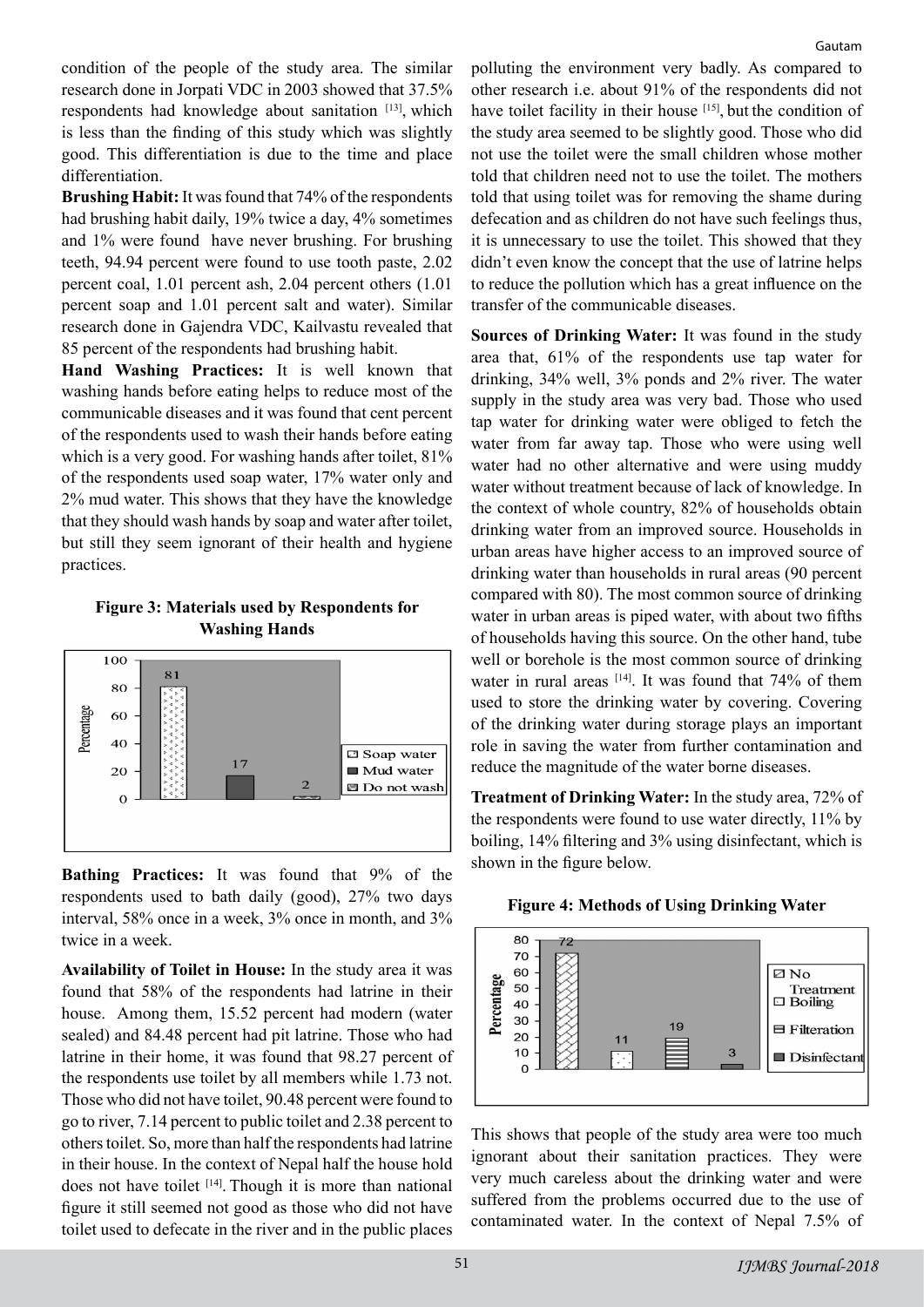people use boiling method for disinfecting water, 1.1% use of chlorine, 5% strained through clothes, 5.4% filtration, 0.1% solar disinfection, 0.2% other and 86.5% use water without treatment.<sup>25</sup> In compare to the national figure, directly using was though less (72 percent study figure, 86.5 percent national figure) but it is not so good while relating to the health of the people. In comparison to the other research conducted in same topic viz. 70% of the respondents use water directly  $[16]$ , people using water directly was more by 2% in this study. It was found that, though half of the respondents had water sufficiency, half of people of the study area were suffering from water inadequacy. Thus, the people of the study area were not getting adequate water.

**Waste Disposal:** Waste management practice has been shown below.

| Waste management<br>practices | <b>Frequency</b> | Percentage |
|-------------------------------|------------------|------------|
| Dumping                       | 32               | 32         |
| Composting                    |                  |            |
| <b>Burning</b>                |                  |            |
| <b>Burying</b>                |                  |            |
| Throwing in the river         |                  |            |

**Table 3: Waste management practices (n=100)**

It was found that most of the respondents used to throw the waste directly into the nearby Balkhu River, followed by dumping process. This shows that the people are polluting the river day by day. Almost 76% of the respondents told that the responsible person for managing the wastes was they themselves, 19% municipality and 5% neighbor.

**Health Status:** More than half of the respondents were found to have no disease till the study time i.e. 60% and 40% were found to have some type of illness. It was found that 63% of the respondents had their family members sick at the time of study and 37% of them did not. This is not good as more than half of the respondents had their family members' ill though more than half respondents did not have any type of illness.

#### **Table 4: Type of Disease the Member Suffering from (n=67)**

| <b>Variables</b> | <b>Frequency</b> | Percentage |
|------------------|------------------|------------|
| Diarrhea         | 15               | 22.38      |
| Fever            | 18               | 26.86      |
| Common cold      |                  | 7.46       |
| Gastritis        |                  | 7.46       |
| Jaundice         |                  | 7.46       |
| Skin disease     |                  | 7.46       |
| Typhoid          |                  | 4.48       |
| $\bar{O}$ ther   |                  | 16.44      |

Among those who were sick, 22.38% had Diarrhea, 26.86% Fever, 7.46% Common cold, 4.48% Typhoid, 7.46% skin disease, 7.46% gastritis, 7.46% Jaundice and 16.44% others (Paralysis, Back pain Nerve pain, Headache, Piles, Mental Retardation, and Hypertension). While comparing the nationwide top ten diseases with the disease pattern of the study area Diarrhea comes first in the study area while diarrhea in the whole country comes in third position. This might be because the study population was taken from the study area only which is a very small population and which may not be generalized to the whole country.

## **CONCLUSION:**

Nepal is one of the poor country of the world where there are people living in a poor sanitation condition. Though many improvements have taken place in the developmental infrastructure in comparison to the past, still people are suffering from most common diseases which have been already eradicated and removed from developed world. The study area was also suffered from poor sanitation problem. People of that area were very much ignorant about their personal hygiene, waste disposal, house cleaning etc. This was because of lack of knowledge and attitude of the peoples. Some of them though know about the importance of good sanitation, were not found to maintain the good sanitation condition because they were unable to convince other people and they could not do that alone.

From this research, it can be concluded that poverty and lack of awareness are playing a vital role in poor sanitation condition of people living in the study area. Lack of adequate safe drinking water sources, ill practiced personal hygiene, bad management of the wastes are some of the causes of poor sanitation condition and deteriorating health status of people living the study area. People were found to be suffering from fever and diarrhea. Most dwellings were poor thus, because of the crowded condition, inadequate ventilation and poverty the sanitation condition of the study area is very bad.

Slum dwelling people of the study area are not recognized by the government. Side by side there was not found any sanitation program by NGOs, and INGOs etc. who should be more responsible to conduct such programs. The quality of life is very poor in the study area.

# **Bibliography**

- 1. Park J.E. and K. Park's Textbook of Preventive and Social Medicine. Jabalpur, India. 2005. p. 2-80
- 2. Dharmalingum T and Ramachandran L. Health Education *A New Approach.* New Delhi, India: Vikas Publishing House Pvt. Ltd. 2004.
- 3. Connor Sephton. What is sanitary housing? [Access